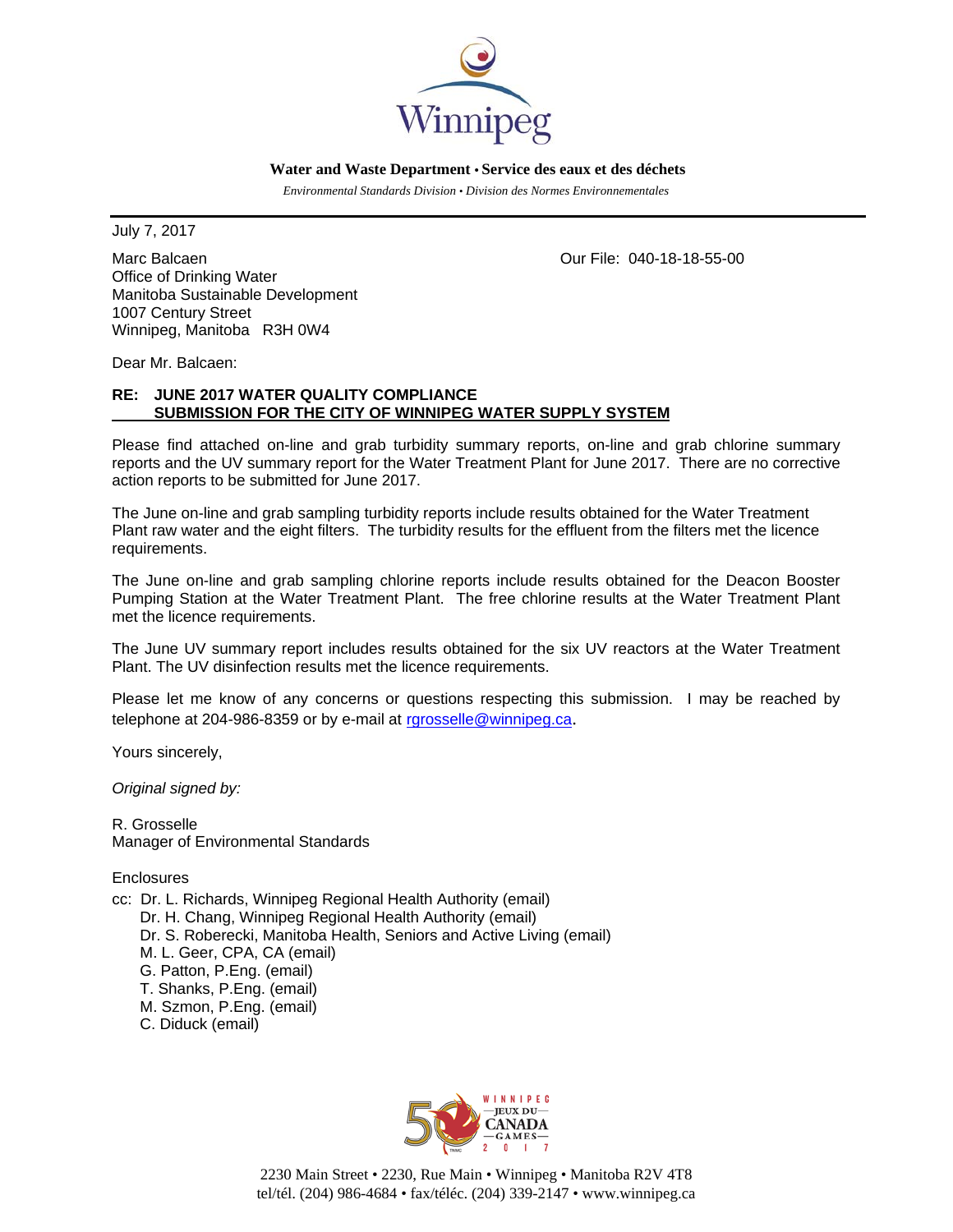

## **CITY OF WINNIPEG**WATER AND WASTE DEPARTMENT

Water System Code: **252.00**

Licence Number: **PWS-09-412-01**

### WATER SERVICES

| WATER TREATMENT PLANT TURBIDITY ON-LINE MONITORING REPORT |
|-----------------------------------------------------------|
|-----------------------------------------------------------|

| June 2017 Turbidity (NTU)                                    |           |           |           |           |           |           |           |           |  |
|--------------------------------------------------------------|-----------|-----------|-----------|-----------|-----------|-----------|-----------|-----------|--|
| Raw                                                          | Filter #1 | Filter #2 | Filter #3 | Filter #4 | Filter #5 | Filter #6 | Filter #7 | Filter #8 |  |
| Date                                                         | Max       | Max       | Max       | Max       | Max       | Max       | Max       | Max       |  |
| Avg                                                          | Avg       | Avg       | Avg       | Avg       | Avg       | Avg       | Avg       | Avg       |  |
| 1/06/2017                                                    | 0.05      | 0.04      | 0.07      | 0.08      | 0.05      | 0.07      | 0.03      | 0.10      |  |
| 1.67                                                         | 0.02      | 0.01      | 0.05      | 0.03      | 0.02      | 0.03      | 0.08      | 0.05      |  |
| 1.50                                                         | 0.06      | 0.02      | 0.06      | 0.07      | 0.02      | 0.05      | 0.08      | 0.05      |  |
| 2/06/2017                                                    | 0.02      | 0.01      | 0.10      | 0.03      | 0.05      | 0.03      | 0.02      | 0.07      |  |
| 3/06/2017                                                    | 0.06      | 0.20      | 0.12      | 0.06      | 0.07      | 0.09      | 0.05      | 0.11      |  |
| 1.44                                                         | 0.01      | 0.01      | 0.05      | 0.04      | 0.02      | 0.03      | 0.03      | 0.07      |  |
| 4/06/2017                                                    | 0.05      | 0.01      | 0.06      | 0.04      | 0.02      | 0.03      | 0.07      | 0.07      |  |
| 1.37                                                         | 0.02      | 0.04      | 0.11      | 0.09      | 0.08      | 0.09      | 0.03      | 0.10      |  |
| 5/06/2017                                                    | 0.02      | 0.01      | 0.06      | 0.04      | 0.04      | 0.04      | 0.03      | 0.07      |  |
| 1.07                                                         | 0.09      | 0.15      | 0.10      | 0.13      | 0.02      | 0.06      | 0.09      | 0.12      |  |
| 6/06/2017                                                    | 0.08      | 0.03      | 0.08      | 0.04      | 0.05      | 0.03      | 0.02      | 0.07      |  |
| 0.95                                                         | 0.02      | 0.01      | 0.14      | 0.10      | 0.02      | 0.10      | 0.06      | 0.11      |  |
| 7/06/2017                                                    | 0.02      | 0.06      | 0.15      | 0.09      | 0.06      | 0.09      | 0.04      | 0.09      |  |
| 1.00                                                         | 0.10      | 0.01      | 0.07      | 0.04      | 0.02      | 0.03      | 0.02      | 0.13      |  |
| 8/06/2017                                                    | 0.04      | 0.05      | 0.07      | 0.08      | 0.01      | 0.04      | 0.06      | 0.14      |  |
| 0.88                                                         | 0.02      | 0.01      | 0.15      | 0.05      | 0.06      | 0.06      | 0.02      | 0.09      |  |
| 9/06/2017                                                    | 0.07      | 0.07      | 0.08      | 0.12      | 0.04      | 0.03      | 0.02      | 0.15      |  |
| 0.71                                                         | 0.03      | 0.00      | 0.11      | 0.04      | 0.02      | 0.08      | 0.08      | 0.10      |  |
| 10/06/2017                                                   | 0.08      | 0.03      | 0.14      | 0.09      | 0.05      | 0.07      | 0.05      | 0.13      |  |
| 0.85                                                         | 0.02      | 0.01      | 0.07      | 0.04      | 0.01      | 0.03      | 0.02      | 0.11      |  |
| 11/06/2017                                                   | 0.02      | 0.01      | 0.07      | 0.04      | 0.01      | 0.03      | 0.02      | 0.05      |  |
| 1.23                                                         | 0.07      | 0.06      | 0.14      | 0.05      | 0.05      | 0.06      | 0.03      | 0.16      |  |
| 1.32                                                         | 0.04      | 0.08      | 0.28      | 0.10      | 0.05      | 0.05      | 0.05      | 0.01      |  |
| 12/06/2017                                                   | 0.02      | 0.02      | 0.07      | 0.04      | 0.01      | 0.03      | 0.01      | 0.01      |  |
| 13/06/2017                                                   | 0.02      | 0.01      | 0.08      | 0.03      | 0.01      | 0.03      | 0.01      | 0.01      |  |
| 1.33                                                         | 0.06      | 0.07      | 0.10      | 0.09      | 0.03      | 0.08      | 0.05      | 0.03      |  |
| 14/06/2017                                                   | 0.08      | 0.02      | 0.09      | 0.07      | 0.01      | 0.02      | 0.02      | 0.01      |  |
| 1.37                                                         | 0.02      | 0.05      | 0.16      | 0.02      | 0.04      | 0.05      | 0.01      | 0.01      |  |
| 15/06/2017                                                   | 0.07      | 0.02      | 0.08      | 0.04      | 0.06      | 0.02      | 0.06      | 0.01      |  |
| 1.36                                                         | 0.01      | 0.06      | 0.16      | 0.03      | 0.01      | 0.03      | 0.01      | 0.02      |  |
| 16/06/2017                                                   | 0.02      | 0.01      | 0.09      | 0.02      | 0.02      | 0.02      | 0.01      | 0.03      |  |
| 1.30                                                         | 0.04      | 0.02      | 0.11      | 0.08      | 0.01      | 0.07      | 0.07      | 0.01      |  |
| 17/06/2017                                                   | 0.08      | 0.02      | 0.08      | 0.02      | 0.03      | 0.02      | 0.02      | 0.01      |  |
| 1.23                                                         | 0.02      | 0.06      | 0.16      | 0.07      | 0.01      | 0.08      | 0.01      | 0.01      |  |
| 18/06/2017                                                   | 0.01      | 0.01      | 0.06      | 0.03      | 0.01      | 0.03      | 0.07      | 0.04      |  |
| 1.25                                                         | 0.02      | 0.06      | 0.15      | 0.05      | 0.04      | 0.04      | 0.01      | 0.01      |  |
| 19/06/2017                                                   | 0.07      | 0.02      | 0.09      | 0.02      | 0.07      | 0.09      | 0.02      | 0.03      |  |
| 1.19                                                         | 0.01      | 0.00      | 0.06      | 0.11      | 0.01      | 0.03      | 0.10      | 0.01      |  |
| 20/06/2017                                                   | 0.08      | 0.18      | 0.04      | 0.09      | 0.05      | 0.02      | 0.12      | 0.07      |  |
| 1.25                                                         | 0.01      | 0.01      | 0.12      | 0.02      | 0.01      | 0.16      | 0.01      | 0.01      |  |
| 21/06/2017                                                   | 0.05      | 0.00      | 0.07      | 0.14      | 0.01      | 0.02      | 0.05      | 0.05      |  |
| 1.03                                                         | 0.01      | 0.04      | 0.09      | 0.02      | 0.04      | 0.06      | 0.01      | 0.01      |  |
| 22/06/2017                                                   | 0.05      | 0.03      | 0.07      | 0.02      | 0.03      | 0.02      | 0.02      | 0.02      |  |
| 1.09                                                         | 0.01      | 0.01      | 0.13      | 0.06      | 0.01      | 0.08      | 0.01      | 0.04      |  |
| 23/06/2017                                                   | 0.06      | 0.01      | 0.07      | 0.02      | 0.01      | 0.02      | 0.02      | 0.02      |  |
| 1.21                                                         | 0.01      | 0.06      | 0.15      | 0.03      | 0.04      | 0.04      | 0.06      | 0.07      |  |
| 1.13                                                         | 0.03      | 0.25      | 0.06      | 0.02      | 0.03      | 0.07      | 0.02      | 0.02      |  |
| 24/06/2017                                                   | 0.01      | 0.01      | 0.08      | 0.07      | 0.01      | 0.02      | 0.07      | 0.07      |  |
| 25/06/2017                                                   | 0.06      | 0.20      | 0.07      | 0.07      | 0.04      | 0.02      | 0.02      | 0.03      |  |
| 1.14                                                         | 0.01      | 0.01      | 0.14      | 0.02      | 0.01      | 0.08      | 0.01      | 0.04      |  |
| 26/06/2017                                                   | 0.02      | 0.01      | 0.05      | 0.04      | 0.03      | 0.02      | 0.01      | 0.06      |  |
| 1.13                                                         | 0.01      | 0.06      | 0.14      | 0.02      | 0.01      | 0.04      | 0.06      | 0.03      |  |
| 27/06/2017                                                   | 0.01      | 0.19      | 0.08      | 0.02      | 0.03      | 0.06      | 0.01      | 0.07      |  |
| 1.36                                                         | 0.05      | 0.01      | 0.06      | 0.06      | 0.01      | 0.02      | 0.05      | 0.03      |  |
| 28/06/2017                                                   | 0.07      | 0.06      | 0.12      | 0.03      | 0.03      | 0.02      | 0.02      | 0.04      |  |
| 1.86                                                         | 0.01      | 0.01      | 0.06      | 0.02      | 0.01      | 0.05      | 0.01      | 0.05      |  |
| 2.68                                                         | 0.02      | 0.05      | 0.13      | 0.02      | 0.02      | 0.04      | 0.05      | 0.04      |  |
| 29/06/2017                                                   | 0.01      | 0.01      | 0.05      | 0.11      | 0.01      | 0.03      | 0.01      | 0.08      |  |
| 30/06/2017                                                   | 0.01      | 0.01      | 0.07      | 0.05      | 0.05      | 0.03      | 0.05      | 0.04      |  |
| 3.49                                                         | 0.06      | 0.02      | 0.08      | 0.02      | 0.01      | 0.07      | 0.01      | 0.06      |  |
| Total Number of Measurements Taken, A:                       | 15284     | 11947     | 15803     | 13932     | 16527     | 15371     | 14547     | 15995     |  |
| Turbidity Standard for Monitoring Location (NTU):            | 0.3       | 0.3       | 0.3       | 0.3       | 0.3       | 0.3       | 0.3       | 0.3       |  |
| Number of Measurements Meeting Standard, B:                  | 15284     | 11947     | 15803     | 13932     | 16527     | 15371     | 14547     | 15995     |  |
| Compliance with Turbidity Standard, $C = B/A \times 100\%$ : | 100.000%  | 100.000%  | 100.000%  | 100.000%  | 100.000%  | 100.000%  | 100.000%  | 100.000%  |  |

File Path: N:\Water Treatment Branch\Administration\Reports\Regulatory Submissions\Turbidity\2017\06-June

Submitted By (Print): D.Merredew **Signature:** Original Signed by D.Merredew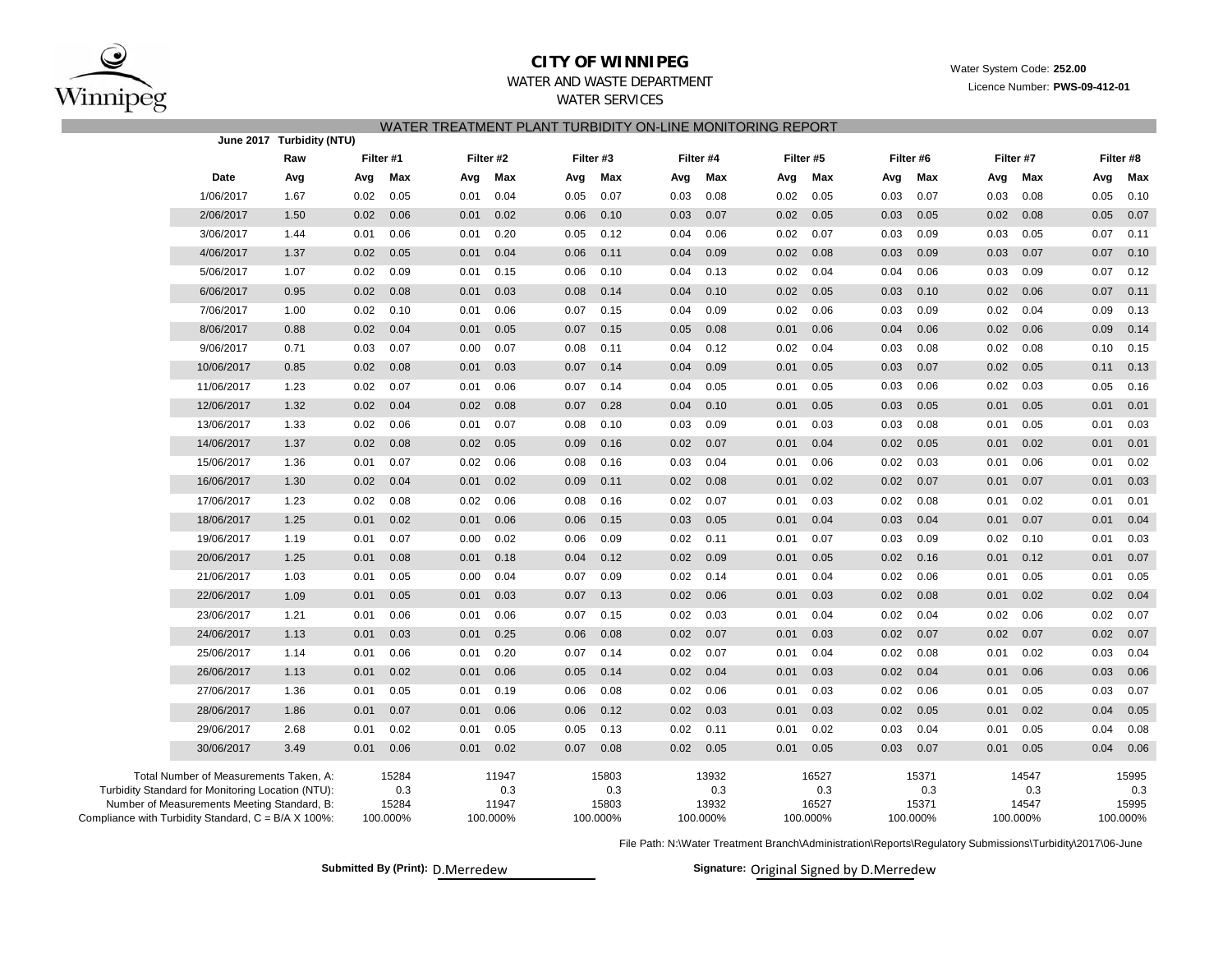

#### CITY OF WINNIPEG WATER AND WASTE DEPARTMENTENVIRONMENTAL STANDARDS DIVISION

### **WATER TREATMENT PLANT TURBIDITY GRAB MONITORING REPORT**

| Water System Code: 252.00                                |           |                  |           |                     |           |                     |           |                     |           | <b>Turbidity (NTU)</b> |           |                     |           |                     |           |                 |           |                     |
|----------------------------------------------------------|-----------|------------------|-----------|---------------------|-----------|---------------------|-----------|---------------------|-----------|------------------------|-----------|---------------------|-----------|---------------------|-----------|-----------------|-----------|---------------------|
| Licence No. PWS-09-412-01                                |           |                  |           |                     |           |                     |           |                     |           |                        |           |                     |           |                     |           |                 |           |                     |
| <b>Date</b>                                              |           | <b>Raw Water</b> |           | Filter <sub>1</sub> |           | Filter <sub>2</sub> |           | Filter <sub>3</sub> |           | Filter 4               |           | Filter <sub>5</sub> |           | Filter <sub>6</sub> |           | <b>Filter 7</b> |           | Filter <sub>8</sub> |
|                                                          | Grab      | Analyser         | Grab      | Analyser            | Grab      | Analyser            | Grab      | Analyser            | Grab      | Analyser               | Grab      | Analyser            | Grab      | Analyser            | Grab      | Analyser        | Grab      | Analyser            |
| 01-Jun-2017                                              | 1.58      | 1.63             | 0.08      | <0.02               | 0.07      | <0.02               | 0.07      | 0.05                | 0.09      | 0.06                   | 0.07      | 0.02                | 0.08      | 0.04                | <b>OL</b> | <b>OL</b>       | 0.06      | 0.08                |
| 02-Jun-2017                                              | <b>NS</b> | <b>NS</b>        | <b>NS</b> | <b>NS</b>           | <b>NS</b> | <b>NS</b>           | <b>NS</b> | <b>NS</b>           | <b>NS</b> | <b>NS</b>              | <b>NS</b> | <b>NS</b>           | <b>NS</b> | <b>NS</b>           | <b>NS</b> | <b>NS</b>       | <b>NS</b> | <b>NS</b>           |
| 03-Jun-2017                                              | <b>NS</b> | <b>NS</b>        | <b>NS</b> | <b>NS</b>           | <b>NS</b> | <b>NS</b>           | <b>NS</b> | <b>NS</b>           | <b>NS</b> | <b>NS</b>              | <b>NS</b> | <b>NS</b>           | <b>NS</b> | <b>NS</b>           | <b>NS</b> | <b>NS</b>       | <b>NS</b> | <b>NS</b>           |
| 04-Jun-2017                                              | 1.11      | 1.46             | 0.08      | <0.02               | <b>OL</b> | OL                  | 0.08      | 0.06                | 0.08      | 0.05                   | 0.09      | <0.02               | 0.08      | 0.04                | 0.09      | 0.03            | 0.10      | 0.11                |
| 05-Jun-2017                                              | 0.88      | 0.90             | 0.09      | <0.02               | 0.08      | <0.02               | 0.09      | 0.07                | 0.09      | 0.05                   | 0.06      | <0.02               | 0.07      | 0.04                | 0.10      | 0.03            | OL        | OL                  |
| 06-Jun-2017                                              | 0.83      | 0.86             | 0.10      | 0.03                | 0.08      | <0.02               | 0.09      | 0.08                | OL        | OL                     | 0.07      | <0.02               | 0.09      | 0.05                | 0.07      | < 0.02          | 0.09      | 0.11                |
| 07-Jun-2017                                              | 0.88      | 0.92             | <b>OL</b> | OL                  | 0.09      | <0.02               | 0.10      | 0.09                | 0.08      | 0.05                   | 0.09      | 0.03                | 0.07      | 0.04                | 0.08      | 0.02            | 0.08      | 0.11                |
| 08-Jun-2017                                              | 0.82      | 0.82             | 0.08      | <0.02               | <b>OL</b> | <b>OL</b>           | 0.08      | 0.07                | 0.08      | 0.06                   | 0.06      | <0.02               | 0.07      | 0.04                | 0.08      | 0.02            | 0.07      | 0.14                |
| 09-Jun-2017                                              | <b>NS</b> | <b>NS</b>        | <b>NS</b> | <b>NS</b>           | <b>NS</b> | <b>NS</b>           | <b>NS</b> | <b>NS</b>           | <b>NS</b> | <b>NS</b>              | <b>NS</b> | <b>NS</b>           | <b>NS</b> | <b>NS</b>           | <b>NS</b> | <b>NS</b>       | <b>NS</b> | <b>NS</b>           |
| 10-Jun-2017                                              | <b>NS</b> | <b>NS</b>        | <b>NS</b> | <b>NS</b>           | <b>NS</b> | <b>NS</b>           | <b>NS</b> | <b>NS</b>           | <b>NS</b> | <b>NS</b>              | <b>NS</b> | <b>NS</b>           | <b>NS</b> | <b>NS</b>           | <b>NS</b> | <b>NS</b>       | <b>NS</b> | <b>NS</b>           |
| 11-Jun-2017                                              | 0.89      | 1.11             | OL        | <b>OL</b>           | 0.10      | <0.02               | 0.09      | 0.08                | 0.09      | 0.05                   | 0.09      | 0.02                | 0.06      | 0.03                | 0.07      | <0.02           | 0.08      | <0.02               |
| 12-Jun-2017                                              | 0.88      | 1.23             | 0.08      | <0.02               | 0.10      | 0.04                | <b>OL</b> | OL                  | 0.09      | 0.04                   | 0.10      | <0.02               | 0.07      | 0.04                | 0.09      | < 0.02          | 0.08      | <0.02               |
| 13-Jun-2017                                              | 1.18      | 1.19             | 0.11      | <0.02               | 0.10      | <0.02               | 0.11      | 0.08                | 0.09      | 0.04                   | 0.06      | <0.02               | 0.08      | 0.03                | 0.11      | < 0.02          | OL        | OL                  |
| 14-Jun-2017                                              | 0.92      | 1.26             | 0.11      | 0.03                | 0.09      | 0.02                | 0.09      | 0.09                | 0.07      | 0.03                   | 0.07      | < 0.02              | OL        | <b>OL</b>           | 0.07      | < 0.02          | 0.07      | <b>NR</b>           |
| 15-Jun-2017                                              | 0.89      | 1.26             | 0.08      | <0.02               | 0.10      | 0.03                | OL        | OL                  | 0.10      | 0.04                   | 0.07      | < 0.02              | 0.06      | 0.03                | 0.07      | < 0.02          | 0.07      | < 0.02              |
| 16-Jun-2017                                              | <b>NS</b> | <b>NS</b>        | <b>NS</b> | <b>NS</b>           | <b>NS</b> | <b>NS</b>           | <b>NS</b> | <b>NS</b>           | <b>NS</b> | <b>NS</b>              | <b>NS</b> | <b>NS</b>           | <b>NS</b> | <b>NS</b>           | <b>NS</b> | <b>NS</b>       | <b>NS</b> | <b>NS</b>           |
| 17-Jun-2017                                              | <b>NS</b> | <b>NS</b>        | <b>NS</b> | <b>NS</b>           | <b>NS</b> | <b>NS</b>           | <b>NS</b> | <b>NS</b>           | <b>NS</b> | <b>NS</b>              | <b>NS</b> | <b>NS</b>           | <b>NS</b> | <b>NS</b>           | <b>NS</b> | <b>NS</b>       | <b>NS</b> | <b>NS</b>           |
| 18-Jun-2017                                              | 0.83      | 1.17             | 0.07      | < 0.02              | 0.10      | 0.03                | OL        | OL                  | 0.08      | 0.04                   | 0.06      | < 0.02              | 0.06      | 0.03                | 0.07      | <0.02           | 0.07      | 0.03                |
| 19-Jun-2017                                              | 0.80      | 1.03             | 0.08      | < 0.02              | 0.07      | < 0.02              | 0.07      | 0.07                | 0.09      | 0.04                   | 0.07      | < 0.02              | 0.10      | 0.04                | OL        | OL              | 0.08      | 0.03                |
| 20-Jun-2017                                              | 0.75      | <b>NR</b>        | 0.06      | <0.02               | <b>OL</b> | OL                  | 0.07      | 0.07                | 0.06      | 0.03                   | 0.05      | < 0.02              | 0.07      | 0.03                | 0.06      | < 0.02          | 0.06      | 0.03                |
| 21-Jun-2017                                              | 0.76      | 0.96             | 0.07      | < 0.02              | 0.07      | < 0.02              | 0.07      | 0.07                | 0.08      | 0.03                   | 0.05      | < 0.02              | 0.06      | 0.03                | OL        | OL              | 0.05      | 0.03                |
| 22-Jun-2017                                              | 0.65      | 0.94             | 0.08      | < 0.02              | 0.06      | < 0.02              | 0.07      | 0.07                | 0.06      | 0.02                   | 0.06      | < 0.02              | OL        | OL                  | 0.06      | < 0.02          | 0.06      | 0.04                |
| 23-Jun-2017                                              | NS        | <b>NS</b>        | <b>NS</b> | <b>NS</b>           | <b>NS</b> | <b>NS</b>           | <b>NS</b> | <b>NS</b>           | <b>NS</b> | <b>NS</b>              | <b>NS</b> | <b>NS</b>           | <b>NS</b> | <b>NS</b>           | <b>NS</b> | <b>NS</b>       | <b>NS</b> | <b>NS</b>           |
| 24-Jun-2017                                              | <b>NS</b> | <b>NS</b>        | <b>NS</b> | <b>NS</b>           | <b>NS</b> | <b>NS</b>           | <b>NS</b> | <b>NS</b>           | NS        | <b>NS</b>              | <b>NS</b> | <b>NS</b>           | <b>NS</b> | <b>NS</b>           | <b>NS</b> | <b>NS</b>       | <b>NS</b> | <b>NS</b>           |
| 25-Jun-2017                                              | 0.79      | 1.10             | 0.09      | < 0.02              | 0.06      | < 0.02              | 0.07      | 0.07                | 0.06      | 0.02                   | 0.06      | < 0.02              | OL        | OL                  | 0.06      | <0.02           | 0.06      | 0.06                |
| 26-Jun-2017                                              | 0.72      | 1.02             | 0.06      | < 0.02              | 0.08      | 0.02                | OL        | OL                  | 0.06      | 0.02                   | 0.06      | < 0.02              | 0.07      | 0.02                | 0.08      | < 0.02          | 0.06      | 0.06                |
| 27-Jun-2017                                              | 0.81      | 1.29             | 0.07      | <0.02               | 0.06      | <0.02               | 0.06      | 0.06                | 0.08      | 0.03                   | 0.07      | < 0.02              | 0.08      | 0.03                | OL        | OL              | 0.05      | 0.06                |
| 28-Jun-2017                                              | 0.73      | 1.70             | OL        | OL                  | 0.07      | <0.02               | 0.07      | 0.07                | 0.06      | 0.02                   | 0.06      | <0.02               | 0.06      | 0.02                | 0.06      | <0.02           | 0.06      | 0.06                |
| 29-Jun-2017                                              | 0.81      | 2.46             | 0.06      | <0.02               | OL        | OL                  | 0.07      | 0.06                | 0.08      | 0.03                   | 0.06      | <0.02               | 0.06      | 0.03                | 0.08      | <0.02           | 0.07      | 0.04                |
| 30-Jun-2017                                              | <b>NS</b> | <b>NS</b>        | <b>NS</b> | <b>NS</b>           | <b>NS</b> | <b>NS</b>           | <b>NS</b> | <b>NS</b>           | <b>NS</b> | <b>NS</b>              | <b>NS</b> | <b>NS</b>           | <b>NS</b> | <b>NS</b>           | <b>NS</b> | <b>NS</b>       | <b>NS</b> | <b>NS</b>           |
| Total number of measurements taken, A:                   |           |                  | 18        |                     | 17        |                     | 17        |                     | 20        |                        | 21        |                     | 18        |                     | 17        |                 | 19        |                     |
| <b>Turbidity Standard for Monitoring Location (NTU):</b> |           |                  | 0.30      |                     | 0.30      |                     | 0.30      |                     | 0.30      |                        | 0.30      |                     | 0.30      |                     | 0.30      |                 | 0.30      |                     |
| Number of measurements meeting standard, B:              |           |                  | 18        |                     | 17        |                     | 17        |                     | 20        |                        | 21        |                     | 18        |                     | 17        |                 | 19        |                     |
| Compliance with Turbidity Standard, C= B/A X 100%:       |           |                  | 100%      |                     | 100%      |                     | 100%      |                     | 100%      |                        | 100%      |                     | 100%      |                     | 100%      |                 | 100%      |                     |

NS: No Sample NA: Not Analyzed OL: Off-Line

**Approved in LIMS By:** maintenance requirements. **C.Diduck**There were no results for the online analyzer for Filter 8 on June 14 and Raw on June 20 due to

**Comments: Report Compiled By: H.Demchenko**

**C.Diduck** 

Printed From : N:\WQ Data\Routine Water Quality\2015\Turbidity.xls File: WQR3

**7-Jul-17**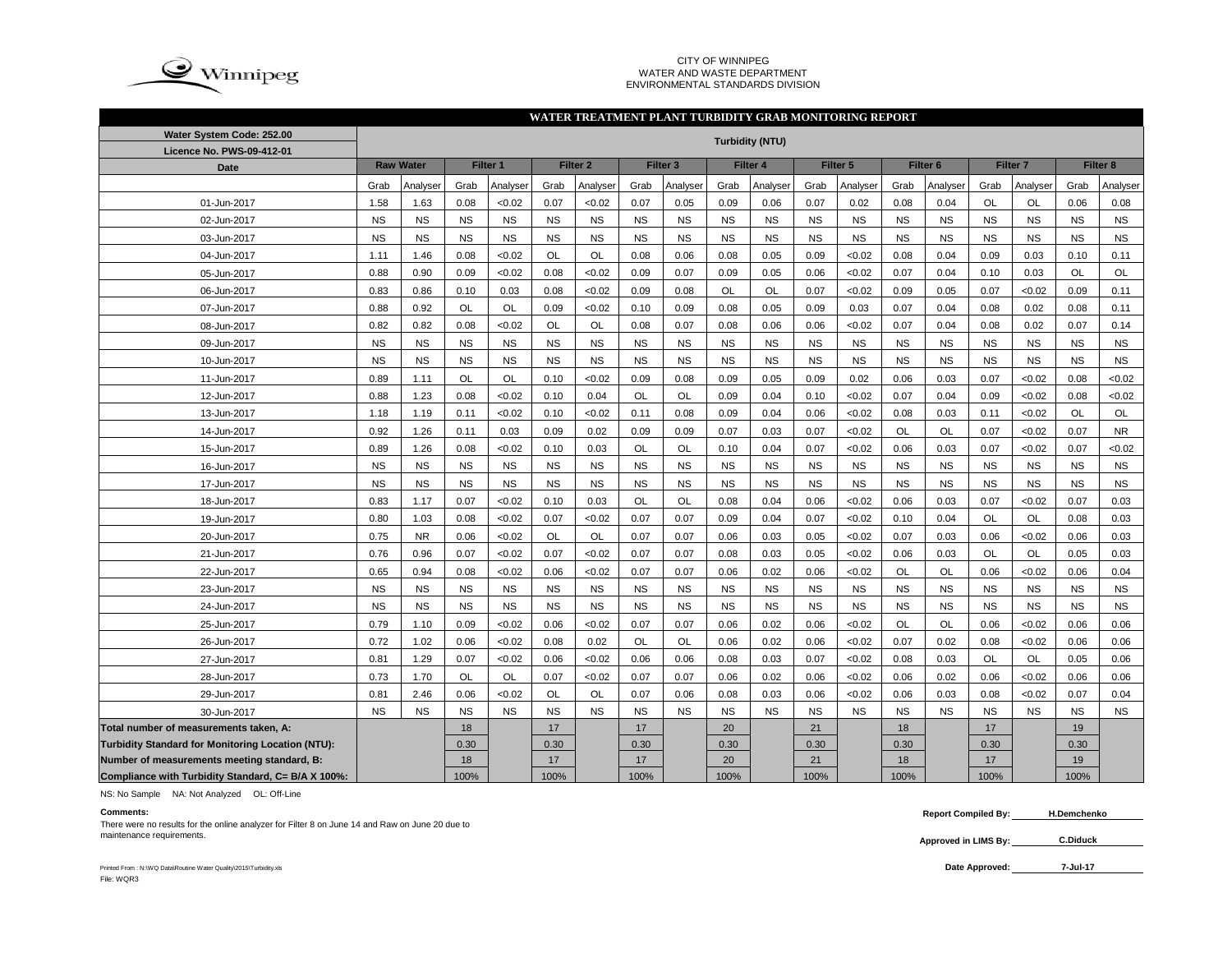

**City of Winnipeg**

Water and Waste Department Water Services

WATER TREATMENT PLANT FREE CHLORINE ON-LINE MONITORING REPORT

Deacon Booster Pumping Station

| Water System Code:     |
|------------------------|
| Licence Number:        |
| <b>Report Created:</b> |

Water System Code: **252.00** Licence Number: **PWS-09-412-01**

01 July 2017 **Report Period: June 2017** 

|                                             |                                      | <b>BRANCH1</b> |         | <b>BRANCH2</b><br>[mg/L] |         |  |  |  |
|---------------------------------------------|--------------------------------------|----------------|---------|--------------------------|---------|--|--|--|
|                                             |                                      | [mg/L]         |         |                          |         |  |  |  |
|                                             | Date                                 | Average        | Minimum | Average                  | Minimum |  |  |  |
|                                             | 01/06/2017                           | 1.10           | 1.01    | 1.08                     | 1.05    |  |  |  |
|                                             | 02/06/2017                           | 1.16           | 1.02    | 1.15                     | 1.04    |  |  |  |
|                                             | 03/06/2017                           | 1.09           | 0.97    | 1.10                     | 1.01    |  |  |  |
|                                             | 04/06/2017                           | 0.98           | 0.86    | 1.04                     | 0.90    |  |  |  |
|                                             | 05/06/2017                           | 1.18           | 1.00    | 1.15                     | 1.00    |  |  |  |
|                                             | 06/06/2017                           | 1.10           | 1.01    | 1.11                     | 1.05    |  |  |  |
|                                             | 07/06/2017                           | 1.17           | 1.11    | 1.12                     | 1.05    |  |  |  |
|                                             | 08/06/2017                           | 1.14           | 1.05    | 1.13                     | 1.04    |  |  |  |
|                                             | 09/06/2017                           | 1.06           | 0.91    | 1.10                     | 0.93    |  |  |  |
|                                             | 10/06/2017                           | 0.94           | 0.82    | 1.05                     | 0.97    |  |  |  |
|                                             | 11/06/2017                           | 1.11           | 1.02    | 1.17                     | 1.10    |  |  |  |
|                                             | 12/06/2017                           | 1.05           | 0.98    | 1.11                     | 1.04    |  |  |  |
|                                             | 13/06/2017                           | 1.08           | 0.98    | 1.13                     | 1.05    |  |  |  |
|                                             | 14/06/2017                           | 1.01           | 0.94    | 1.06                     | 0.99    |  |  |  |
|                                             | 15/06/2017                           | 1.02           | 0.94    | 1.07                     | 0.99    |  |  |  |
|                                             | 16/06/2017                           | 1.10           | 1.02    | 1.12                     | 1.06    |  |  |  |
|                                             | 17/06/2017                           | 1.18           | 1.11    | 1.17                     | 1.13    |  |  |  |
|                                             | 18/06/2017                           | 1.17           | 1.09    | 1.15                     | 1.10    |  |  |  |
|                                             | 19/06/2017                           | 1.13           | 0.69    | 1.11                     | 0.71    |  |  |  |
|                                             | 20/06/2017                           | 1.65           | 0.69    | 1.33                     | 0.72    |  |  |  |
|                                             | 21/06/2017                           | 1.22           | 1.08    | 1.27                     | 1.11    |  |  |  |
|                                             | 22/06/2017                           | 1.07           | 0.88    | 1.17                     | 1.05    |  |  |  |
|                                             | 23/06/2017                           | 1.02           | 0.95    | 1.15                     | 1.02    |  |  |  |
|                                             | 24/06/2017                           | 1.00           | 0.93    | 1.08                     | 1.00    |  |  |  |
|                                             | 25/06/2017                           | 1.04           | 1.01    | 1.14                     | 1.08    |  |  |  |
|                                             | 26/06/2017                           | 1.06           | 1.01    | 1.13                     | 1.09    |  |  |  |
|                                             | 27/06/2017                           | 1.06           | 0.99    | 1.15                     | 1.09    |  |  |  |
|                                             | 28/06/2017                           | 1.04           | 0.98    | 1.13                     | 1.06    |  |  |  |
|                                             | 29/06/2017                           | 1.04           | 0.95    | 1.08                     | 1.02    |  |  |  |
|                                             | 30/06/2017                           | 1.09           | 1.02    | 1.14                     | 1.09    |  |  |  |
|                                             |                                      |                |         |                          |         |  |  |  |
|                                             | Total Number of Measurements, A:     |                | 20838   |                          | 20880   |  |  |  |
|                                             | Minimum Free Chlorine Standard:      |                | 0.5     |                          | 0.5     |  |  |  |
| Number of Measurements Meeting Standard, B: |                                      |                | 20838   |                          | 20880   |  |  |  |
|                                             | COMPLIANCE, $C = B/A \times 100\%$ : |                | 100.00  |                          | 100.00  |  |  |  |

File Path: N:\Water Treatment Branch\Administration\Reports\Regulatory Submissions\Chlorine\2017\06-June

Submitted By (Print): D.Merredew

Signature: **Original Signed by D.Merredew**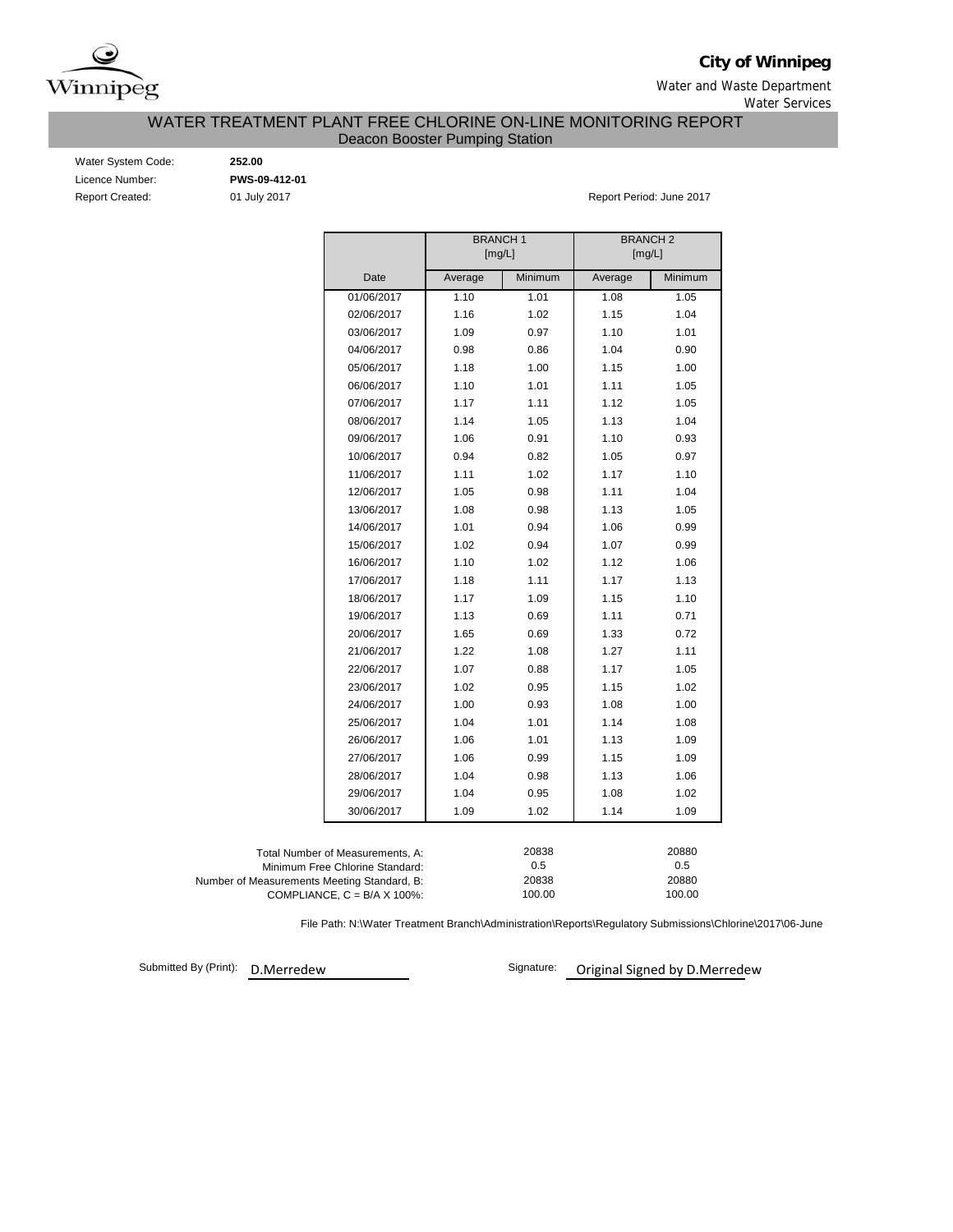| $\rightarrow$ Winnipeg                                |                      |                                         | <b>CITY OF WINNIPEG</b><br>WATER AND WASTE DEPARTMENT<br>ENVIRONMENTAL STANDARDS DIVISION |             |                                                |                                 |
|-------------------------------------------------------|----------------------|-----------------------------------------|-------------------------------------------------------------------------------------------|-------------|------------------------------------------------|---------------------------------|
| WATER TREATMENT PLANT CHLORINE GRAB MONITORING REPORT |                      |                                         |                                                                                           |             |                                                |                                 |
| Water System Code: 252.00                             |                      | Deacon Booster Pumping Station Branch 1 |                                                                                           |             | <b>Deacon Booster Pumping Station Branch 2</b> |                                 |
| Licence No. PWS-09-412-01                             |                      |                                         |                                                                                           |             |                                                |                                 |
| <b>Date</b>                                           | Free Chlorine (mg/L) |                                         | <b>Total Chlorine</b><br>(mg/L)                                                           |             | Free Chlorine (mg/L)                           | <b>Total Chlorine</b><br>(mg/L) |
|                                                       | Analyser             | Grab                                    | Grab                                                                                      | Analyser    | Grab                                           | Grab                            |
| 01-Jun-2017                                           | 1.12                 | 1.23                                    | 1.35                                                                                      | 1.14        | 1.15                                           | 1.36                            |
| 02-Jun-2017                                           | <b>NS</b>            | <b>NS</b>                               | <b>NS</b>                                                                                 | <b>NS</b>   | <b>NS</b>                                      | <b>NS</b>                       |
| 03-Jun-2017                                           | <b>NS</b>            | <b>NS</b>                               | <b>NS</b>                                                                                 | <b>NS</b>   | <b>NS</b>                                      | <b>NS</b>                       |
| 04-Jun-2017                                           | 1.06                 | 1.11                                    | 1.29                                                                                      | 1.00        | 1.09                                           | 1.28                            |
| 05-Jun-2017                                           | 1.26                 | 1.23                                    | 1.48                                                                                      | 1.21        | 1.24                                           | 1.44                            |
| 06-Jun-2017                                           | 1.14                 | 1.22                                    | 1.37                                                                                      | 1.22        | 1.27                                           | 1.44                            |
| 07-Jun-2017                                           | 1.23                 | 1.28                                    | 1.42                                                                                      | 1.17        | 1.19                                           | 1.41                            |
| 08-Jun-2017                                           | 1.08                 | 1.14                                    | 1.41                                                                                      | 1.12        | 1.18                                           | 1.40                            |
| 09-Jun-2017                                           | <b>NS</b>            | <b>NS</b>                               | <b>NS</b>                                                                                 | <b>NS</b>   | <b>NS</b>                                      | <b>NS</b>                       |
| 10-Jun-2017                                           | <b>NS</b>            | <b>NS</b>                               | <b>NS</b>                                                                                 | <b>NS</b>   | <b>NS</b>                                      | <b>NS</b>                       |
| 11-Jun-2017                                           | 1.14                 | 1.18                                    | 1.34                                                                                      | 1.18        | 1.25                                           | 1.46                            |
| 12-Jun-2017                                           | 0.98                 | 1.07                                    | 1.32                                                                                      | 1.08        | 1.16                                           | 1.35                            |
| 13-Jun-2017                                           | 1.21                 | 1.22                                    | 1.41                                                                                      | 1.26        | 1.24                                           | 1.42                            |
| 14-Jun-2017                                           | 1.06                 | 1.10                                    | 1.29                                                                                      | 1.10        | 1.17                                           | 1.34                            |
| 15-Jun-2017                                           | 1.05                 | 1.09                                    | 1.22                                                                                      | 1.08        | 1.13                                           | 1.31                            |
| 16-Jun-2017                                           | <b>NS</b>            | <b>NS</b>                               | <b>NS</b>                                                                                 | <b>NS</b>   | $_{\rm NS}$                                    | <b>NS</b>                       |
| 17-Jun-2017                                           | <b>NS</b>            | <b>NS</b>                               | <b>NS</b>                                                                                 | <b>NS</b>   | <b>NS</b>                                      | <b>NS</b>                       |
| 18-Jun-2017                                           | 1.19                 | 1.21                                    | 1.41                                                                                      | 1.17        | 1.22                                           | 1.36                            |
| 19-Jun-2017                                           | 1.14                 | 1.20                                    | 1.37                                                                                      | 1.12        | 1.13                                           | 1.36                            |
| 20-Jun-2017                                           | 1.29                 | 1.36                                    | 1.43                                                                                      | 1.23        | 1.22                                           | 1.39                            |
| 21-Jun-2017                                           | <b>NR</b>            | 1.22                                    | 1.42                                                                                      | ${\sf NR}$  | 1.27                                           | 1.44                            |
| 22-Jun-2017                                           | 1.10                 | 1.13                                    | 1.31                                                                                      | 1.22        | 1.25                                           | 1.44                            |
| 23-Jun-2017                                           | <b>NS</b>            | <b>NS</b>                               | <b>NS</b>                                                                                 | <b>NS</b>   | <b>NS</b>                                      | <b>NS</b>                       |
| 24-Jun-2017                                           | <b>NS</b>            | NS                                      | <b>NS</b>                                                                                 | $_{\rm NS}$ | $_{\rm NS}$                                    | <b>NS</b>                       |
| 25-Jun-2017                                           | 1.03                 | 1.08                                    | 1.19                                                                                      | 1.19        | 1.16                                           | 1.36                            |
| 26-Jun-2017                                           | 1.06                 | 1.05                                    | 1.19                                                                                      | 1.12        | 1.21                                           | 1.44                            |
| 27-Jun-2017                                           | 1.03                 | 1.07                                    | 1.23                                                                                      | 1.14        | 1.18                                           | 1.36                            |
| 28-Jun-2017                                           | 1.05                 | 1.12                                    | 1.25                                                                                      | 1.18        | 1.24                                           | 1.37                            |
| 29-Jun-2017                                           | 1.04                 | 1.13                                    | 1.26                                                                                      | 1.10        | 1.16                                           | 1.26                            |
| 30-Jun-2017                                           | <b>NS</b>            | <b>NS</b>                               | <b>NS</b>                                                                                 | <b>NS</b>   | <b>NS</b>                                      | <b>NS</b>                       |
| Total number of measurements taken, A:                |                      | 21                                      |                                                                                           |             | 21                                             |                                 |
| Chlorine Standard for Monitoring Location (mg/L):     |                      | 0.50                                    |                                                                                           |             | 0.50                                           |                                 |
| Number of measurements meeting standard, B:           |                      | 21                                      |                                                                                           |             | 21                                             |                                 |
| Compliance with Chlorine Standard, C= B/A X 100%:     |                      | 100%                                    |                                                                                           |             | 100%                                           |                                 |

NS: No Sample NA: Not Analyzed NR: No Result OL: Off-Line

**Approved in LIMS By:** due to maintenance requirements. **C.Diduck** There were no results for DBPS Branch I and II analyzers on June 21

| Comments                                                           | Compiled By:<br>Repor' | 1.Demchenko |  |
|--------------------------------------------------------------------|------------------------|-------------|--|
| There were no require for DDDC Dropph Lond II angluzero on June 04 |                        |             |  |

Printed From : N:\WQ Data\Routine Water Quality\2016\Chlorine.xls **Date Approved:** Date Approved: File: WQR3

**7-Jul-17**